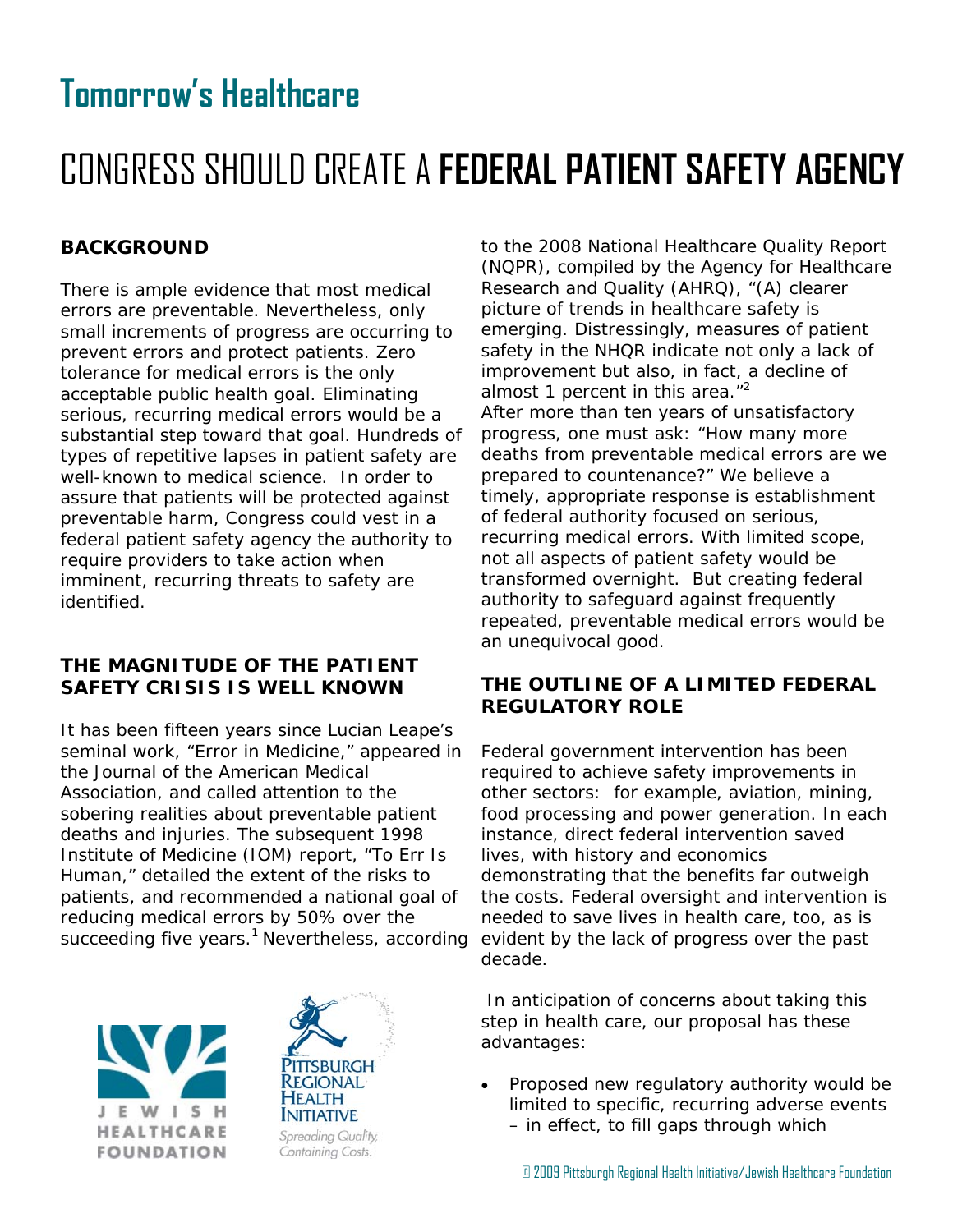repetitive, preventable patient injuries and deaths occur.

- No new adverse event reporting would be required. Existing public and private reporting systems could be easily adapted to permit identification of repetitive medical errors.
- No new medical research would be required for action. There is already sufficient scientific knowledge to save many lives that are lost to recurring medical errors.

Existing government regulatory authority would not be duplicated. No federal agency is responsible for ordering expedited provider actions to avert recurrences of medical errors.

### **PATIENT SAFETY SINCE THE IOM REPORT**

In 1997, before the initial IOM report, medical errors and patient injuries were accepted as inevitable consequences of delivering healthcare services. In Pittsburgh, the business community created an organization to build value in health care, targeting medical errors as a major source of harm and waste. This organization, the Pittsburgh Regional Health Initiative (PRHI), engaged hospital and healthcare professionals to test the feasibility of averting hospital-acquired infections. Hospitals and healthcare professionals came together in a massive regional effort that reduced deadly central line infections by 68% - - a feat once thought to be impossible. This dispelled the conventional wisdom of infections as a sad but necessary corollary of hospital care, but perhaps more importantly it revealed the impact of a creative and effective oversight body in driving transformative change in health abbreviations, symbols and dose designations, care.

One after another, more medical errors were successfully attacked. However, even with tools, new knowledge and techniques available to medical practitioners, a nationwide movement to advance patient safety rapidly has not been realized. Worse still, many serious, well-known medical errors are being repeated, despite efforts to draw attention to them and to the means to avert them.

## **EXAMPLES OF RECURRING LAPSES IN PATIENT SAFETY**

## **Error-prone medication nomenclature, abbreviations, symbols and dose**

**designations.** The Institute for Safe Medication Practices (ISMP), a non-profit organization founded 30 years ago to educate healthcare professionals and consumers about medication safety issues, currently lists approximately 200 medication name-pairs that have been involved in multiple, voluntarilyreported drug errors. ISMP also lists several dozen error-prone medication abbreviations, symbols and dose designations (including heparin) that are "frequently misinterpreted and involved in harmful medication errors."<sup>3</sup> ISMP recommends that error-prone terms should "never" be used. The Joint Commission's "do-not-use" list for medication terminology is now embedded in its hospital certification requirements. But dangerous medication mix-ups continue to occur. The Pennsylvania Patient Safety Authority, which under a 2002 state law collects and analyzes safety event data from hospitals, ambulatory surgery centers and nursing homes, has received more than 15,000 reports of "medication error, wrong drug" since 2004, and recommended special attention for two dozen drug-pairs in a 2007 Patient Safety Advisory.<sup>4</sup> These recommendations, however, do not have the force of law and do not require action.

A March 2006 General Accounting Office report criticized the U.S. Food and Drug Administration (FDA) for failing to address post - market confusion about medication names, and look-alike medication packaging.<sup>5</sup> The FDA has taken steps to improve its procedures for avoiding sound-alike and look-alike medication names, but there are, as indicated above, literally hundreds of look-alike, sound-alike, confusing drug pairs that are responsible for medication errors. A federal patient safety regulatory agency with direct authority to resolve obvious threats and recurring medication errors quickly could save many lives and avert thousands of serious patient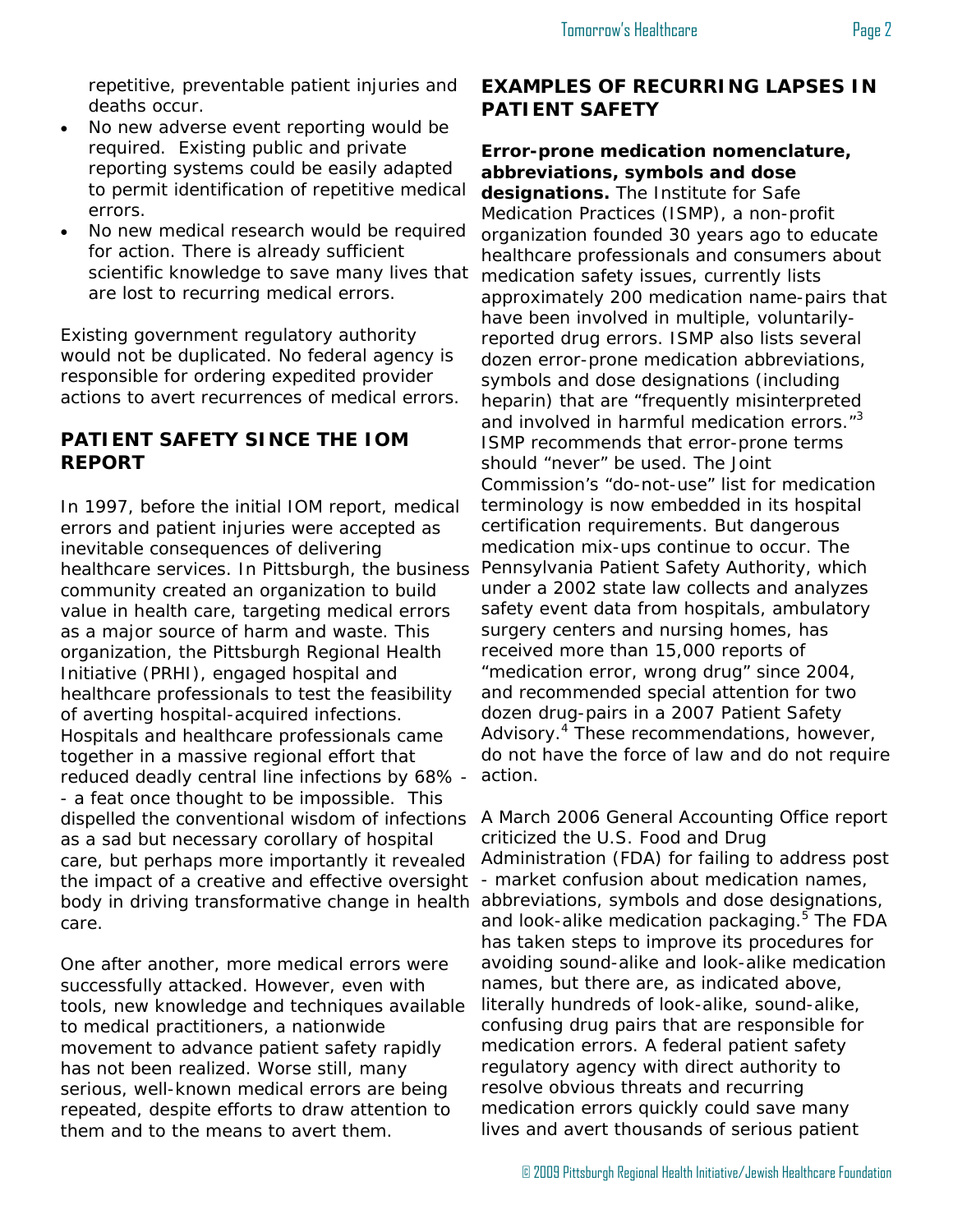#### Tomorrow's Healthcare **Page 3**

injuries, as further illustrated by the next example.

**Neo-natal heparin errors.** In 2007, the twin infant children of actor Dennis Quaid and his wife nearly died after receiving adult doses of heparin (1,000 times the prescribed heparin dosage for babies), a mix-up that resulted from nearly identical manufacturer packaging of adult and infant heparin, and the failure of hospital staff to recognize and adjust for this problem.<sup>6</sup> The story attracted global attention, and Mr. Quaid spoke publicly about the need for action to avoid a repetition of the harm that befell his children.

The publicity of this unfortunate event revealed the true scope of the problem on a national level. Similar heparin mix-ups that injured newborns occurred at least 250 times before the Quaid twins were overdosed.<sup>7</sup> A 2006 tragedy at an Indianapolis hospital saw six infants in intensive care receive adult doses of heparin, three of whom subsequently died. Two other infants were administered similar heparin overdoses at the same hospital wrong-site surgeries, there was a different, in 2001. $8$ 

The Joint Commission issued a heparin safety alert in September 2008,<sup>9</sup> and heparin overdoses have been out of the news recently. But hundreds of heparin overdoses

administered to sick newborns could have been prevented if there had been federal authority to order immediate separation and clear differentiation of infant

and adult heparin by hospitals, and rapid replacement of look-alike heparin packaging.

#### **Wrong-site surgery.**

Wrong-site surgery is a classic example of a system problem. Wrong-site surgery is prevented by surgical team training and rigorous adherence to proven safety precautions, including written checklists and protocols, standardized pre- and post-

operative communications handoffs, patient participation, surgeon-led timeouts, and realtime error/near miss reporting and analysis. Systematic prevention of wrong-site surgery is detailed by a number of authoritative sources, including the Joint Commission's Universal Protocol for Preventing Wrong Site, Wrong Procedure and Wrong Person Surgery<sup>™.10</sup> The Pennsylvania Patient Safety Authority's Preventing Wrong-Site Surgery Project has made significant progress toward sustaining zero wrong-site surgeries among 30 participating Pennsylvania hospitals, but hospital-reported data in Exhibit 1 demonstrate that wrong-site surgeries continue to occur.<sup>11</sup>

The criticality of surgical teams consistently following safety procedures to the letter was illustrated vividly two years ago, when three wrong-site brain surgeries – by three different surgeons – took place in less than one year at Rhode Island Hospital, the teaching hospital for Brown University. As with virtually all critical deviation from the Universal Protocol™ in each of the three cases. Zero wrong-site surgeries could become an attainable goal if adherence to the Universal Protocol™ was required by federal regulation and if additional



**Exhibit 1: Wrong-Site Surgery Reports in Pennsylvania**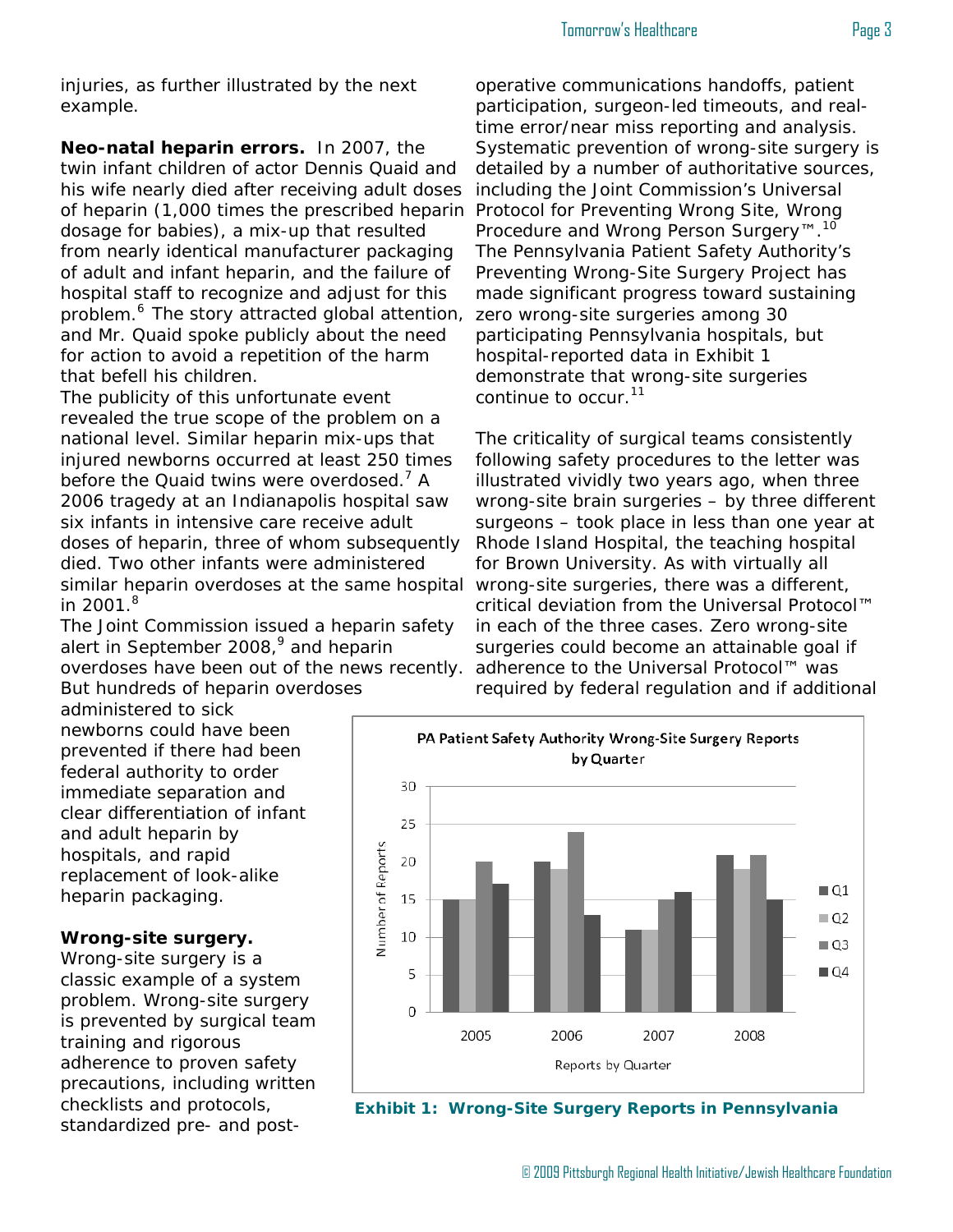safety steps were mandated (e.g., one national standard – placement, color, size and type of mark – for surgical site marking).

**Patient misidentification.** Patient

misidentification is a frequent cause of medical errors, including but not limited to wrong-site surgeries. Studies indicate patient wristband error rates of up to 5%.<sup>12</sup> The Joint Commission has issued several sentinel event reports about patient misidentification, and in 2003 embedded accurate patient identification in its National Patient Safety Goals, with a recommendation that healthcare workers use at least two patient identifiers before undertaking treatments or procedures on a patient.<sup>13</sup>

Use of bar codes to assure accurate patient identification has shown promise, but few hospitals have implemented this technology. Some hospitals and ambulatory surgery centers have voluntarily adopted standard wristband color codes, too. The risks posed by ad hoc color code schemes were illustrated by an event report to the Pennsylvania Patient Safety Authority. Clinicians nearly failed to rescue a patient who was in cardiopulmonary arrest because a nurse incorrectly placed a yellow wristband on the patient, which signified in that hospital that the patient should not be resuscitated. The nurse made the mistake because she also worked at another, nearby hospital in which a yellow wristband denoted "restricted extremity," i.e., do not use this arm for drawing blood or an  $IV.^{14}$ 

Standardization could eliminate such errors. Hospitals should be required to adhere to a nationally standardized wristband identification system, and bar code identification systems should be a required element of hospital health information technology standards.

**Seasonal patient safety risks.** A PRHIsponsored, central line-associated bloodstream infection project at Pittsburgh's Allegheny General Hospital (AGH) produced and sustained MICU and CCU central line infections of nearly zero.<sup>15</sup> The AGH infection team, however, discovered that the infection rate

began to creep up when new trainees arrived at the hospital. As a countermeasure, formal training modules in central line insertion and maintenance were created for all new physicians and nurses who care for patients with central lines: written practicum, computerized segments, and hands-on mannequin simulations. In the aftermath of these actions, infection rates returned to zero. The broader lesson is obvious. All new staff involved in patient care should complete training in infection prevention and patient safety at the outset of their service.

**Inappropriate use of hydrogen peroxide for wound cleaning.** The incidence of lower extremity wounds and infections has been increasing.<sup>16</sup> Higher frequencies of lower extremity wounds and amputations among the elderly have been documented. Not only does aging affect wound healing negatively, the presence of underlying diseases, particularly diabetes, is directly related to both impaired wound healing and higher frequencies of lower extremity limb amputations.<sup>17</sup>

Hydrogen peroxide has many appropriate uses, but it is toxic to specialized cells that are essential to wound healing. Hydrogen peroxide use for debriding and cleansing open wounds not only can interfere with healing, it poses a particular risk among elderly patients whose wound healing capabilities may already be compromised by age and pre-existing illness.

AHRQ's Clinical Guideline for Treatment of Pressure Ulcers<sup>18</sup> addresses certain uses of hydrogen peroxide and antiseptics with similar properties in the care of pressure ulcer wounds, abscesses, and closed body cavities from which oxygen cannot escape. Routine use of hydrogen peroxide for general wound care is not widely recommended. At the least, there should be specific precautions against use of full-strength hydrogen peroxide for debriding and cleansing lower extremity wounds among elderly patients.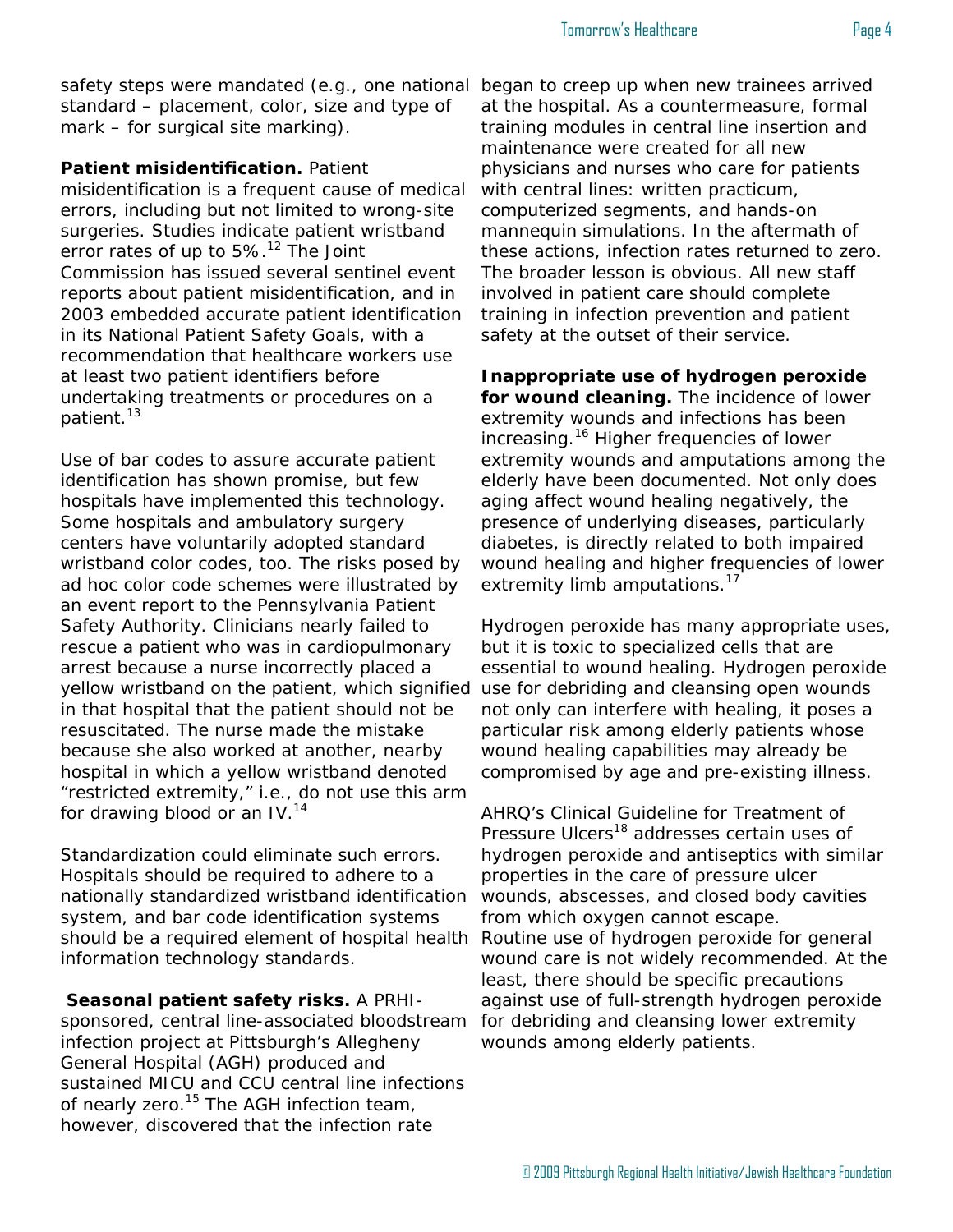#### **BUILDING ON THE KNOWLEDGE WE ALREADY HAVE**

There is already an infrastructure of public and private medical error reporting, as well as knowledge to inform the actions of a federal agency charged with safeguarding patients against the most dangerous, recurring medical errors. Unfortunately, the current system is one of often overlapping state and federal authorities, many operating under voluntary reporting guidelines, and only a few submitting reports electronically. By consolidating, standardizing and streamlining a national adverse event reporting system, we see the potential actually to lessen administrative burdens on providers.

**Reporting adverse events.** We will always need more data and research to prevent many thousands of patient deaths from recurring medical errors. But we do not need more data to get started on what we know should be regulated.

Twenty-six states and the District of Columbia already have adverse event reporting programs.<sup>19</sup> State programs differ widely in the organizations and others like them, including a types of facilities from which reporting is required, in the types of patient safety events that are to be reported and in the rigor with which solutions to problems are analyzed. Reporting under all but one of the 27 reporting programs is mandated by law, but there are huge differences in numbers of reported adverse events among states. Some of this variation is attributable to new state programs that are still ramping up for full reporting. But an even more important reality is that all but a handful of the responsible state agencies lack authority to validate and enforce accurate reporting.

Definitions of reportable adverse events in 12 states are based on the National Quality Forum standards; individual state-developed standards are used for the other 15 programs.20,21

Near-miss reporting is required in just four states (Kansas, New York, Oregon and

Pennsylvania). Washington's program includes voluntary near-miss reporting.<sup>21</sup>

In all but four states (California, Massachusetts, Ohio and South Carolina) the confidentiality of reported adverse events is fully protected under state law.<sup>19,21</sup>

Notwithstanding the differences in scope and gaps in reporting among the state programs, the combined results generate useful information for providers and consumers about adverse event frequencies, trends and prevention that could be synthesized and acted upon. None of the responsible state agencies, however, have broad authority to respond to statewide patterns of medical errors by ordering preventive actions.

A number of private, non-profit organizations also receive and analyze voluntarily submitted patient safety data from hospitals, as well, including the Institute for Safe Medication Practices, National Coordinating Council for Medication Error and Prevention, National Quality Forum, Partnership for Patient Safety and National Patient Safety Foundation. These number of federally-recognized Patient Safety Organizations, identify sentinel events, develop preventive recommendations and disseminate information to consumers and providers. None have authority to require providers to act on the basis of their findings and recommendations, but individually and collectively they contribute significantly to understanding of the incidence, causes and prevention of patient injuries.

The Joint Commission has adopted patient safety standards as a key part of its accreditation process. Annually updated National Patient Safety Goals are the foundation of work in this area, and the Patient Safety Advisory Group established in 2002 assists with their development. Nearly one-half of all Joint Commission accreditation standards are safety-related, including the Joint Commission's Universal Protocol™. Another key part of accreditation is required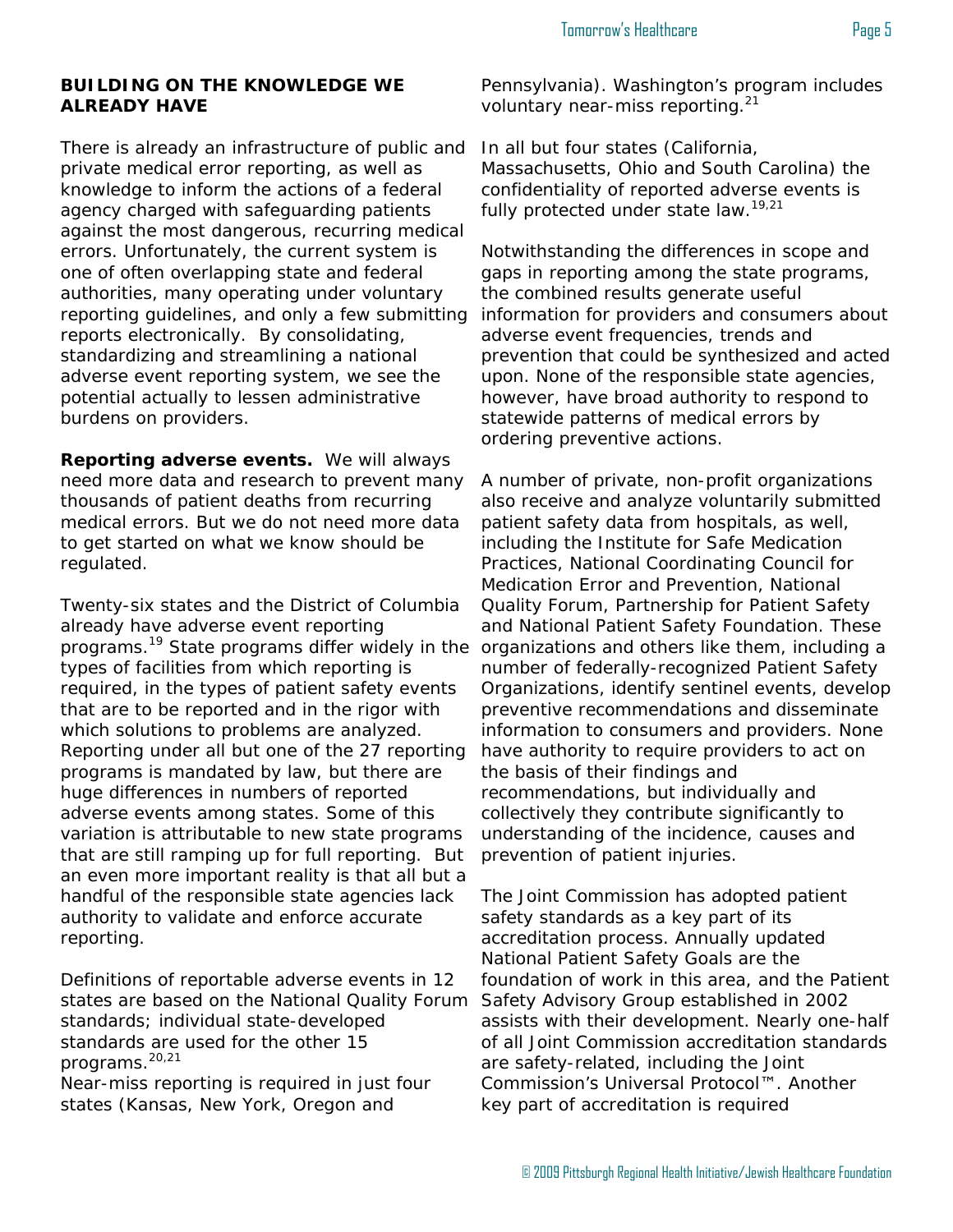investigation to root cause of every sentinel event. Knowledge gained through these investigations is reported voluntarily to the Joint Commission and shared with other institutions, and constitutes another excellent source of information about patient safety issues.<sup>22</sup> Converting this information into immediate or expedited action when dangerous practices are identified could prevent the recurrence of sentinel events.

**Preventing medical errors.** PRHI was among the first to apply industrial process improvement methodologies to health care, deriving its Perfecting Patient Care<sup>SM</sup> methodology from the principles of the Toyota Production System. PRHI has trained thousands of healthcare professionals in the use of Perfecting Patient Care<sup>SM</sup> methods to achieve previously unimagined improvements in quality and safety. Parallel adaptations of the Toyota system and other industrial process improvement approaches have been used in other regions and by individual healthcare systems to drive improvements, ranging from projects undertaken by frontline caregivers in individual hospitals to the Institute for



The accumulated evidence about specific harm and, then, lifesaving practices from these quality and safety improvement demonstrations has fundamentally altered the context in which patient safety issues should be considered. We know what prevents many hospital-acquired infections, medication errors, patient falls, etc. But it is not mandatory today to implement preventive systems and adhere to safety protocols in hospitals, ambulatory surgery centers, skilled nursing facilities, and other healthcare settings. The IOM found that it takes 17 years for scientific knowledge to be routinely incorporated into everyday clinical practices across the nation.<sup>23</sup> Without federal intervention, it will take many years for best safety practices to become standard practice and save thousands of lives.

#### **THE EFFECTS OF FEDERAL SAFETY REGULATION**

In retrospect, hopes for a rapid revolution in health care may have been unrealistic. Fortunately, we know what will accelerate change. In many sectors in which there have been serious safety problems, significant improvement has been accompanied by federal regulatory intervention (e.g., transportation, consumer products, construction, manufacturing, food, etc.).

**Aviation.** Strong federal regulation and enforcement have been the foundation for improvements in aviation safety. Under Congressional mandates, the National Transportation Safety Board (NTSB) thoroughly investigates all aviation accidents



**Exhibit 2: Number of Fatalities and Fatality Rate in U.S.** and incidents, and the Federal **Coal Mining Industry**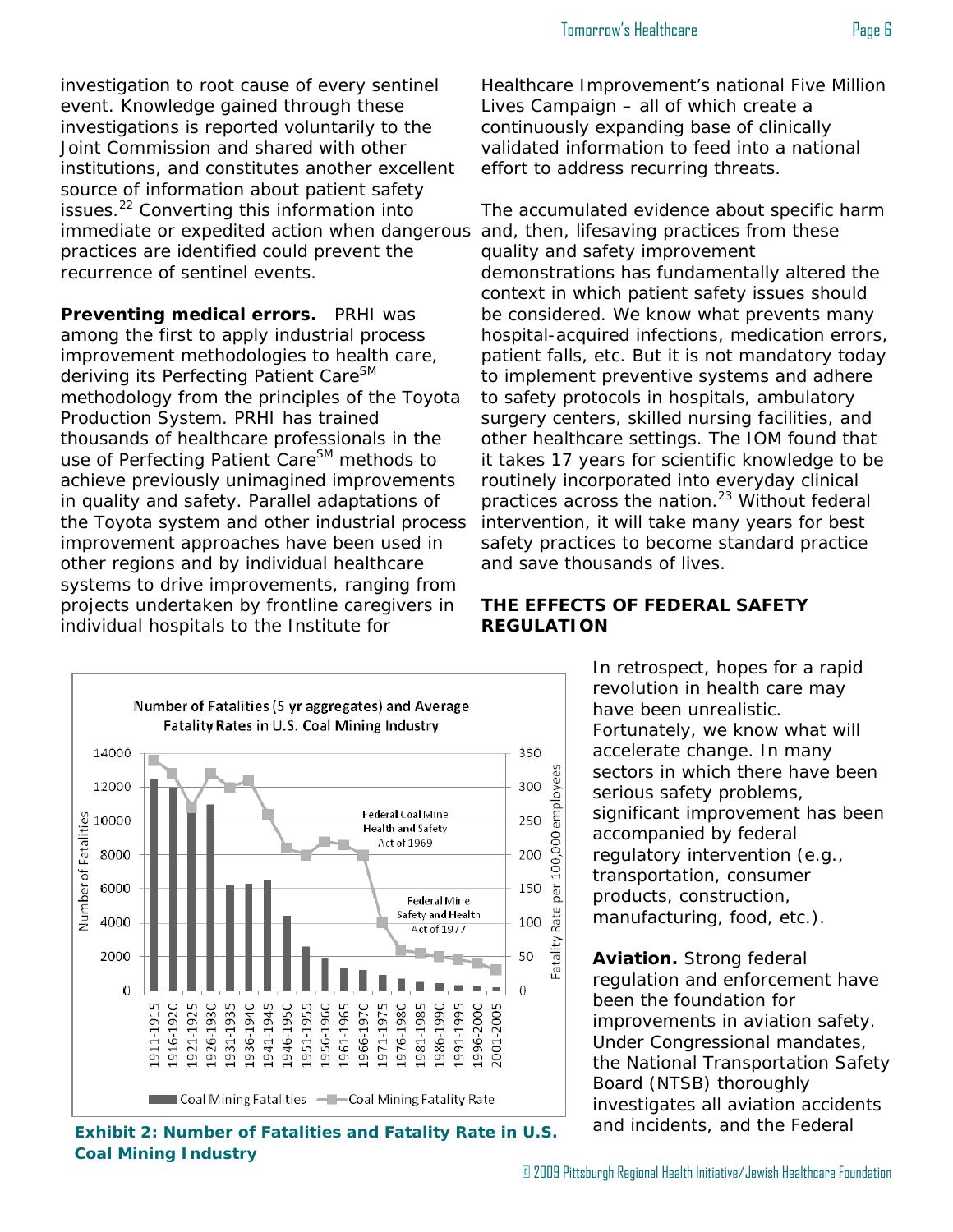



Aviation Administration (FAA) actively regulates carriers in order to assure commercial aviation safety. Based on NTSB findings and other sources of information, the FAA carries out an ongoing aircraft inspection program, orders special inspections and repairs, assesses fines and other sanctions against carriers for safety lapses, and even grounds aircraft when it finds an imminent safety threat. Aviation safety policies succeed because they are designed for rapid responses to acute safety issues, demand systems solutions to identified problems, and require adherence to safety protocols.<sup>24,25</sup>

Nonetheless, the aviation industry has been committed to build on past successes in a drive for safety perfection. In 1998, it established a new federal program – the Commercial Aviation Safety Team (CAST) – which was charged with further reducing the air-travel accident rate by an additional 80% over 10 years by rapidly implementing modern, evidence-based strategies. The initiative not only met but exceeded that goal.

The parallels between aviation and health care are strong. Provonost et al (Health Affairs Web Exclusive, 2009; 28(3). W479-89) has proposed creation of a public-private healthcare safety advisory commission in the image of CAST, a concept we endorse.

**Coal Mining.** More than 100,000 coal miners lost their lives to mining accidents during the last century, and nearly one million were injured. Mine Safety & Health Administration (MSHA) records date back to 1931, and reflect 1,463 fatalities during that year. Public outrage over a series of mining tragedies impelled a succession of Presidents and Congresses to bring mining safety incrementally under federal control. Although initial federal authority was limited to issuing notices of violation, full federal power to enforce mine safety regulations occurred in 1969, and MSHA was established as a freestanding enforcement agency in 1977. $26,27$ 

By 1990, coal mining deaths had dropped to 66, progress that moved U.S. Secretary of Labor Lynn Martin to set a goal of zero fatalities by 2000. In 2008, there were 30 coal mining deaths $^{28}$  – continuing, incremental progress but still far short of Secretary Martin's zero goal. Coal mining safety has come a long way, as Exhibit 2 illustrates. $^{29}$  But perhaps Secretary Martin or one of her successors should have created a new program, like CAST, to further the drive to perfection.

**Industrial Manufacturing.** Federal safety standards can make patient safety a higher priority, but striving for the only acceptable goal – zero errors – requires that safety be embedded in the culture of health care. Motivated individuals and organizations can reach for and achieve seemingly unattainable safety goals. Former Treasury Secretary Paul H. O'Neill was for 12 years chairman and CEO of Alcoa, a company with 140,000 employees in 36 countries, most of which lack meaningful government oversight of workplace safety. Nevertheless, under his leadership Alcoa established an unmatched safety record. "I was prepared to accept the consequences of spending whatever it took to become the safest company in the world," O'Neill said.<sup>30</sup>

O'Neill required that every incident be reported and resolved to root cause, with preventive measures to be implemented worldwide. This commitment was put to the test when one of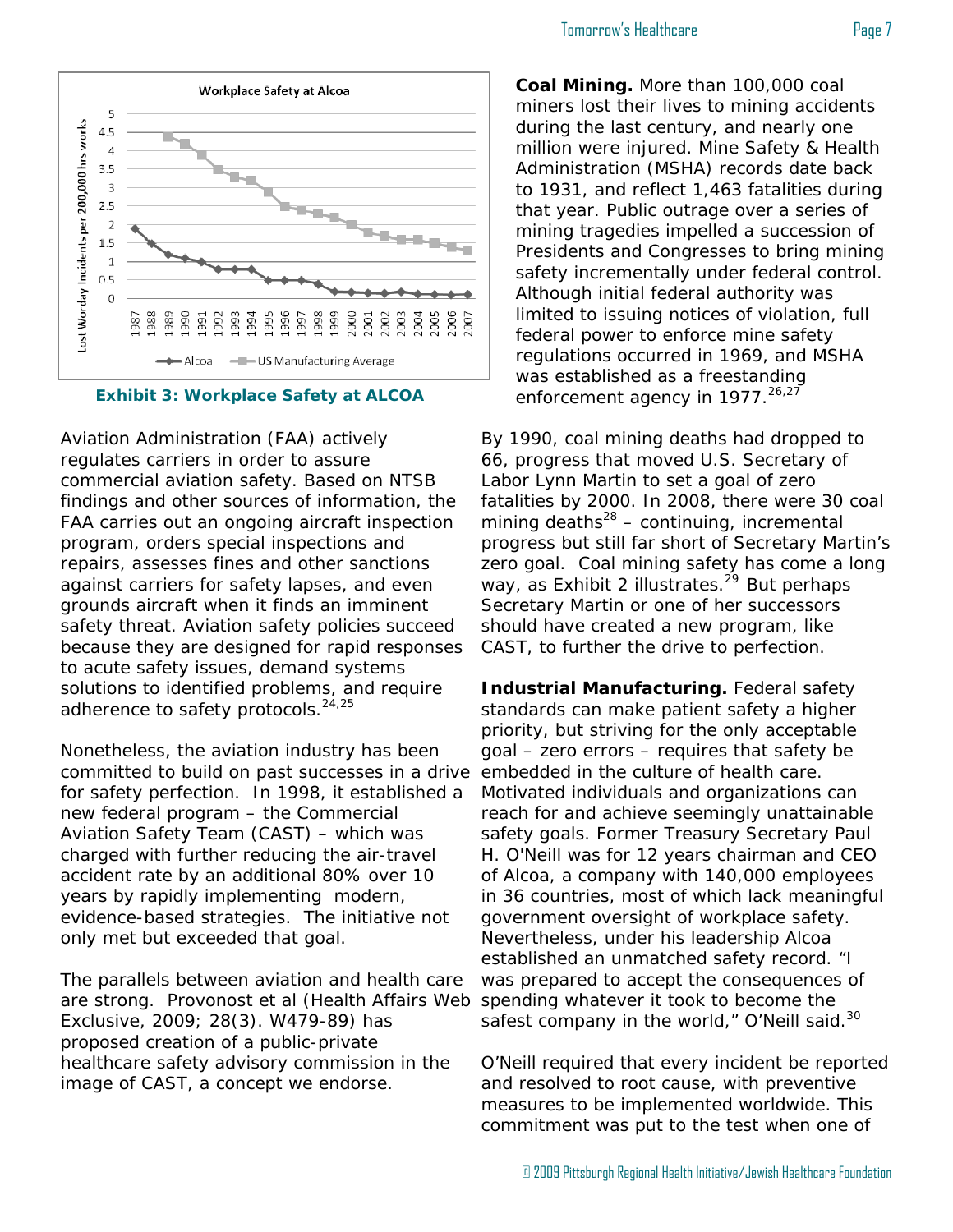#### Tomorrow's Healthcare **Page 8**

Alcoa's most highly regarded plant managers was discovered to have withheld information about workers falling ill due to carbon monoxide. After considering the facts, O'Neill discharged the manager for failure to report these safety events and, therefore, for putting lives at risk.<sup>31</sup> Embedding these values at Alcoa enabled the company to become the safest employer in the world. As shown in Exhibit 3, the corporation's safety record improved from 1.86 lost workday incidents per year (or accidents per 100 employees that led to days lost from work) to 0.2 – a 90% improvement in safety. $32,33$ 

The example set by Alcoa shows that even across diverse workplaces, assertive leadership with an unwavering goal of safety perfection can succeed. Translating these concepts beyond the microsystem of a single company, and applying them to a national healthcare system, could not happen without federal oversight.

#### **THE ARGUMENT FOR A FEDERAL PATIENT SAFETY AGENCY**

As a co-founder of PRHI, O'Neill brought the same commitment and ethic to health care in western Pennsylvania. In 2000 Congressional testimony, O'Neill reiterated principles for patient safety that have become broadly accepted:

Goals should be placed at the theoretical limit of performance - perfect patient care. In the case of patient safety problems, the goal should be perfect patient care -- zero incidents resulting from medical errors.<sup>34</sup>

Fragmented, largely voluntary efforts to improve patient safety, however, have not brought the U.S. much closer to the goal of zero adverse incidents. In response to evidence of safety risks in other sectors, Congress endowed one (or more) federal agencies with specific powers to reduce injuries and deaths: mandatory safety reporting systems, required remedial actions, and civil and criminal penalties for non-compliance. Medical errors are one of the nation's leading causes of death and a significant contributor to

rising healthcare costs. We believe, therefore, it is in the national interest for Congress to create federal regulatory powers to protect against serious, recurring medical errors. This new federal authority should be riskbased: sufficient to respond to clear evidence of recurring, significant threats to patient safety for which a countermeasure is proven reliably across the full spectrum of healthcare settings, but not so expansive as to assert total federal regulatory control over health care, undertake additional research or establish a centralized medical error reporting system.

Whether as an independent agency or embedded within an existing federal agency (e.g., the Agency for Healthcare Research and Quality), a federal patient safety agency that concentrated on serious, recurring medical errors would require relatively modest resources and limited authority:

#### **Identification of recurring serious, recurring medical errors**. No new provider reporting would be required. Patient safety agency staff would review publicly available information collected by existing public and private organizations from general acute care hospitals, specialty hospitals, ambulatory surgery centers, laboratories, pharmacies, long -term care facilities and rehabilitation facilities. Agency staff would cull instances of apparent repetitive errors that resulted in patient injury, analyze the existing medical and safety literature for effective preventive actions, and draft recommended preventive actions for affected providers.

#### **Independent evaluation of apparent recurring medical errors and recommended preventive actions.** Staffgenerated information and recommendations would be evaluated by a new public-private patient safety committee of medical and safety experts that would be appointed by the Secretary of Health and Human Services (i.e., the CAST model described above that was established to boost aviation safety). The committee would have two core responsibilities: (a) ascertain that each staffproposed recommendation pertained to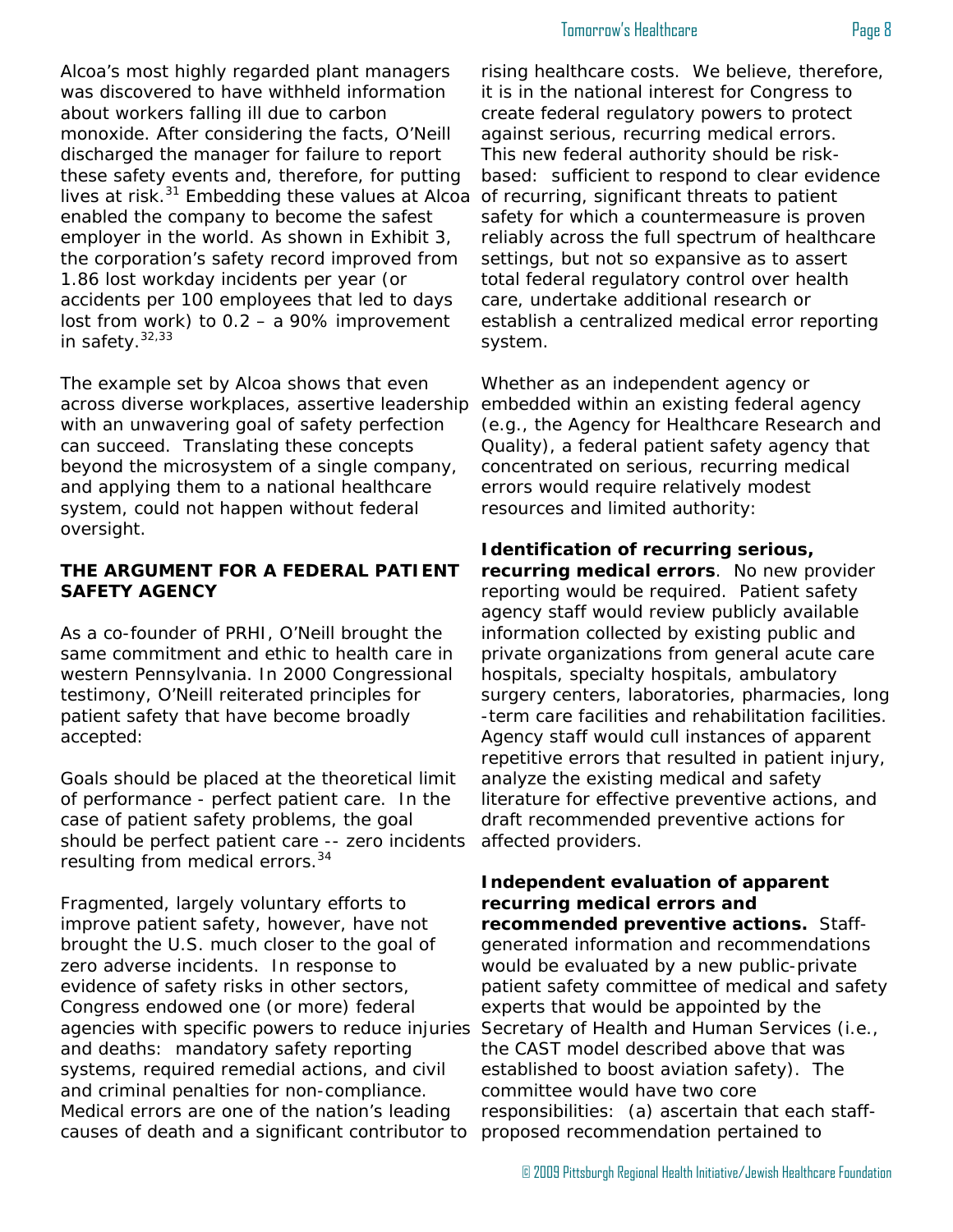recurring error that posed serious, continuing risks for patients; and (b) evaluate staffrecommended preventive actions and concur/ disagree/modify.

**Publication of regulations.** Once the publicprivate patient safety committee ratified a staff recommendation, it would be converted into a proposed federal regulation (e.g., required physical separation of look-alike medications on pharmacy shelves and a further distinguishing marking (e.g., Mickey Mouse sticker for infant doses). Public comments would be invited and considered, and final regulations would then be published.

**Dissemination and enforcement.** The patient safety agency staff would be responsible for disseminating timely information about new regulatory requirements to relevant professional and health- and safety -related publications. Staff would not have authority to monitor provider compliance or investigate possible violations of requirements. In instances in which provider non-compliance came to the attention of agency staff, patient safety agency would be authorized to refer to individual matters to federal law enforcement and levy fines.

A federal patient safety agency of this scope would not eliminate all medical errors and patient injuries overnight. It would rely on existing research and adverse event reporting resources to inform its priorities and actions. For instance, a brief scan of states' adverse event reporting yields a series of issues to which to which this new agency could turn its attention immediately: wrong-site surgeries, wristband patient identification label synchronization, medication labeling and packaging, retained foreign bodies after surgeries, non-standardized crash carts and defibrillators, sharing of multi-dose medication vials among patients. By focusing its attention on such serious, recurring lapses, a federal patient safety agency could have a substantial, immediate impact on the number of lives lost and money wasted on preventable medical errors.

In a report issued earlier this year, "To Err Is Human – To Delay Is Deadly," Consumers Union took the initial IOM estimates of patient injuries and asserted:

Ten years later, a million lives lost, and billions of dollars wasted. Ten years later, we don't know if we've made any real progress, and efforts to reduce the harm caused by our medical care system are few and fragmented.

Authors: Cliff Shannon, John Rice, JD and Karen Wolk Feinstein, PhD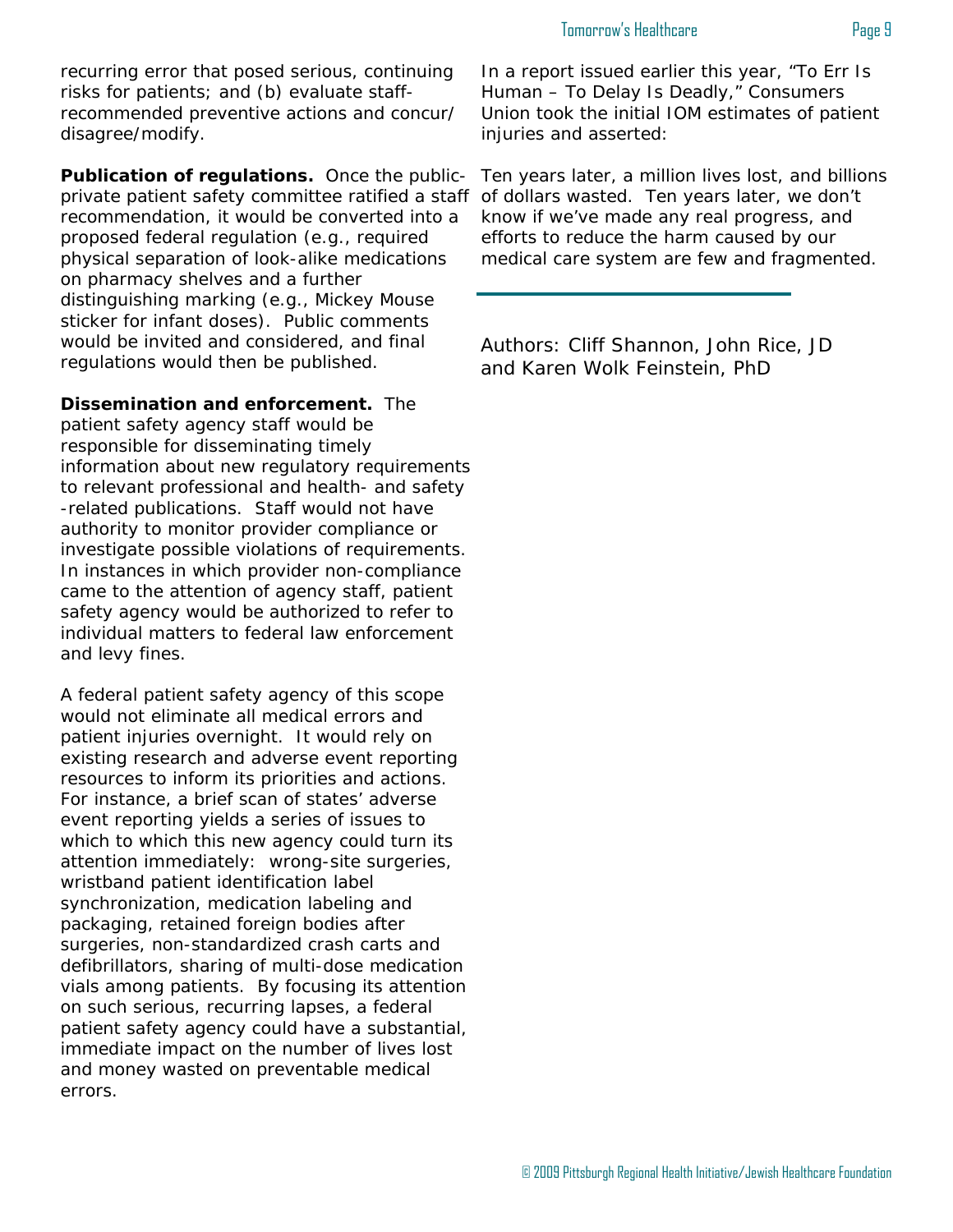#### **REFERENCE LIST**

1. Institute of Medicine. To Err Is Human: Building a Safer Health Care System. Washington, DC: National Academies Press; 1999.

2. Agency for Healthcare Research and Quality. 2008 National Healthcare Quality Report. Rockville (MD): Agency for Healthcare Research and Quality; 2009. AHRQ Pub. No. 09-0001.

3. The Institute for Safe Medication Practices. Medication Safety Tools and Resources [Internet]. Horsham (PA): Institute for Safe Medication Practices; c.2009 [cited 2009 Jun 29]. Available from: http://www.ismp.org/Tools/default.asp.

4. Pennsylvania Patient Safety Authority. Common Medication Pairs that Contribute to Wrong Drug Errors. PA PSRS Patient Safety Advisory. 2007; 3:89.

5. U.S. Government Accountability Office. Improvement Needed in FDA's Postmarket Decision-Making and Oversight Process. Washington (DC): U.S. Government Accountability Office; 2006. GAO-06-0402.

6. Tarkan L. Small Patients, Big Consequences in Medical Errors. The New York Times. 2008 Sept 15; H7.

7. Hughes S. Heparin labeling in the spotlight after 17 neonates given overdose [Internet]. New York: TheHeart.org; 2008 Jul 10 [cited 2009 Jun 26]. Available from: http://www.theheart.org/ article/881223.do.

8. Neonatal Heparin Overdose Reveals Problems of Automated Drug Dispensing Without a Safety Net: Isolated Case or System Failure? J Clin Eng. 2006; 31(4): 170-1.

9. The Joint Commission. Sentinel Event Alert 41: Preventing errors relating to commonly used anticoagulants. Oakbrook Terrace (IL): The Joint Commission; 2008.

10. The Joint Commission. The Universal Protocol for Preventing Wrong Site, Wrong Procedure, Wrong Person Surgery. Oakbrook Terrace (IL): The Joint Commission; 2007.

11. Pennsylvania Patient Safety Authority. Quarterly Update on Preventing Wrong-Site Surgery Project. PA PSRS Patient Safety Advisory; 2009 Mar 6(1): 33-5.

12. Renner SW, Howanitz PJ, Bachner P. Wristband identification error reporting in 712 hospitals: A College of American Pathologists' Q-Probes study of quality issues in transfusion practice. Arch Pathol Lab Med. 1993; 117: 573-7.

13. The Joint Commission on Accreditation of Healthcare Organizations. Hospital: National Patient Safety Goals. Oakbrook Terrace (IL): The Joint Commission; 2008.

14. Pennsylvania Patient Safety Authority. Color-Coded Wristbands Create Risk in Healthcare Facilities [Internet]. Harrisburg (PA): Patient Safety Advisory; 2005 [cited 2009 Jun 30]. Available from: http://www.patientsafetyauthority.org/NewsAndInformation/ PatientsConsumers/Pages/Color\_Coded\_Wristbands\_Consumer\_Tips.aspx.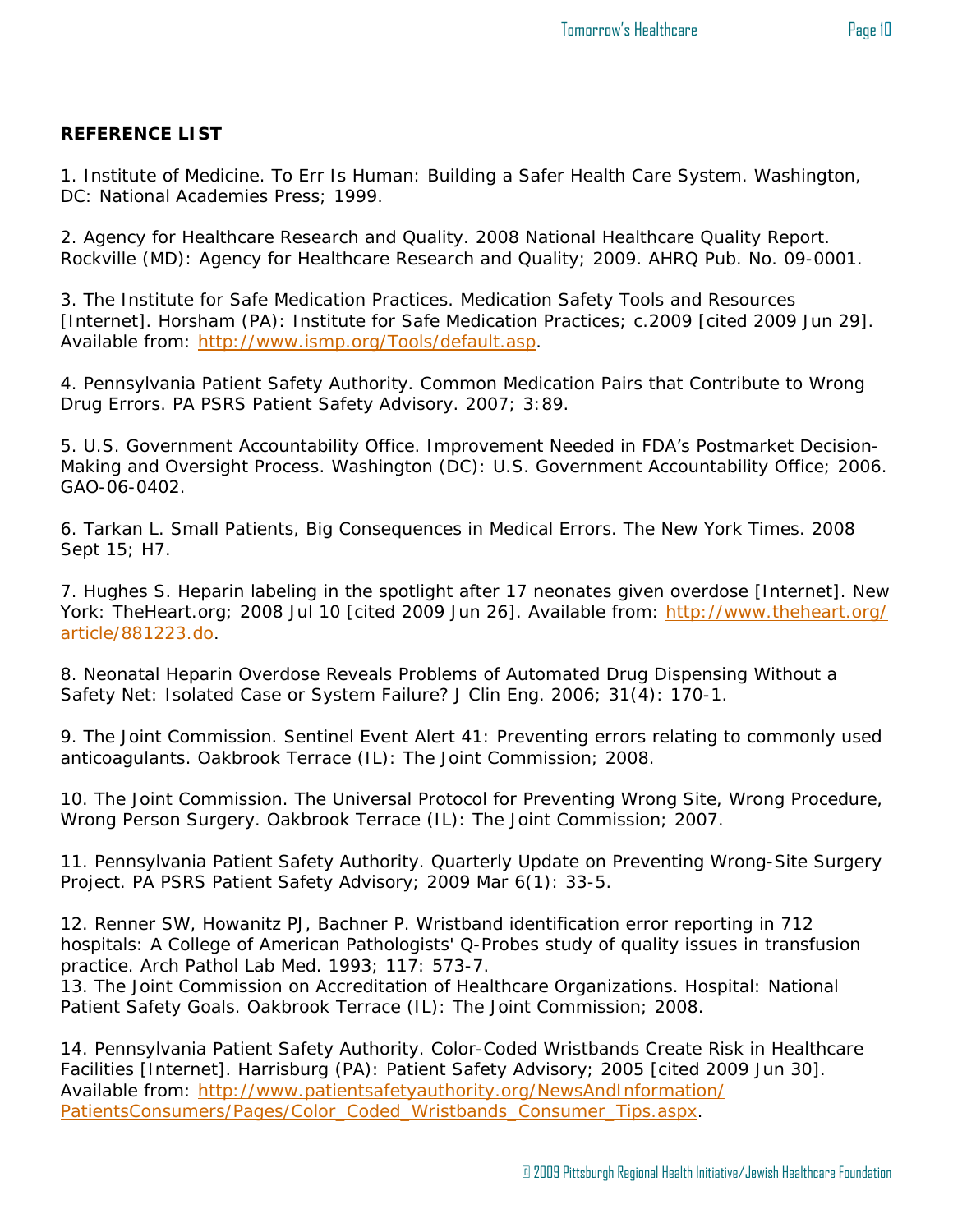15. Shannon RP, Patel B, Cummins D, Shannon AH, Ganguli G, Lu Y. Economics of Central Line-Associated Bloodstream Infections. Am J Med Qual. 2006; 21: 7S-16S.

16. Driver VR, Landowski MA, Madsen JL. Neuropathic Wounds: The Diabetic Wound. In: Bryant RA, Nix DP, editors. Acute & Chronic Wounds: Current Management Treatment. 3rd ed. St. Louis (MO): Mosby Elsevier; 2007. p. 307-36.

17. Wicke C, Bachinger A, Coerper S, Beckert S, Witte MB, Konigsrainer A. Aging influences wound healing in patients with chronic lower extremity wounds treated in a specialized wound care center. Wound Repair Regen. 2009; 17(1): 25-33.

18. Agency for Health Care Policy and Research. Treatment of Pressure Ulcers. Rockville (MD): Agency for Health Care Policy and Research; 1994. AHCPR Pub. No. 95-0652.

19. Office of Inspector General. Adverse Reporting in Hospitals: State Reporting Systems. Washington (DC): Office of Evaluation and Inspections; 2008. OEI-06-07-00471.

20. The National Quality Forum. National Quality Forum Updates Endorsement of Serious Reportable Events in Healthcare [Internet]. Washington (DC): The National Quality Forum; 2006 [cited 2009 Jun 29]. Available from: http://www.qualityforum.org/pdf/news/ prSeriousReportableEvents10-15-06.pdf.

21. National Academy for State Health Policy, 2007 Guide to State Adverse Event Reporting Systems [Internet]. Washington (DC): National Academy for State Health Policy; 2007 [cited 2009 Jun 29]. Available from: http://www.nashp.org/Files/shpsurveyreport\_adverse2007.pdf.

22. The Joint Commission. Hospital Accreditation Program – Revised 2009 Accreditation Requirements as of March 26, 2009 [Internet]. Oakbrook Terrace (IL): The Joint Commission; 2009 [cited 2009 Jun 26]. Available from: http://www.jointcommission.org/NR/rdonlyres/ C9298DD0-6726-4105-A007-FE2C65F77075/0/ CMS\_New\_Revised\_HAP\_FINAL\_withScoring.pdf.

23. Institute of Medicine. Crossing The Quality Chasm: A New Health System for the 21st Century. Washington (DC): National Academy Press; 2001.

24. Notification and Reporting of Aircraft Accidents or Incidents and Overdue Aircraft, and Preservation of Aircraft Wreckage, Mail, Cargo, and Records, 49 C.F.R. Part 830 (1998).

25. Federal Aviation Act of 1958. Pub. L. No. 85-726, 72 Stat. 731 (1958).

26. Federal Coal Mine Safety Act of 1952, Pub. L. No. 82-552 (1952).

27. Federal Mine Safety & Health Act of 1977, Pub. L. No. 91-173 (1977).

28. Mine Safety & Health Administration. Coal Fatalities for 1900 through 2008 [Internet]. Arlington (VA): Mine Safety & Health Administration; c.2009 [cited 2009 Jun 29]. Available from: http://www.msha.gov/stats/centurystats/coalstats.asp.

29. Esterhuizen GS, Gurtunca RG. Coal mine safety achievements in the USA and the contribution of NIOSH research. The Journal of Southern African Institute of Mining and Metallurgy. 2002; 106: 813-20.